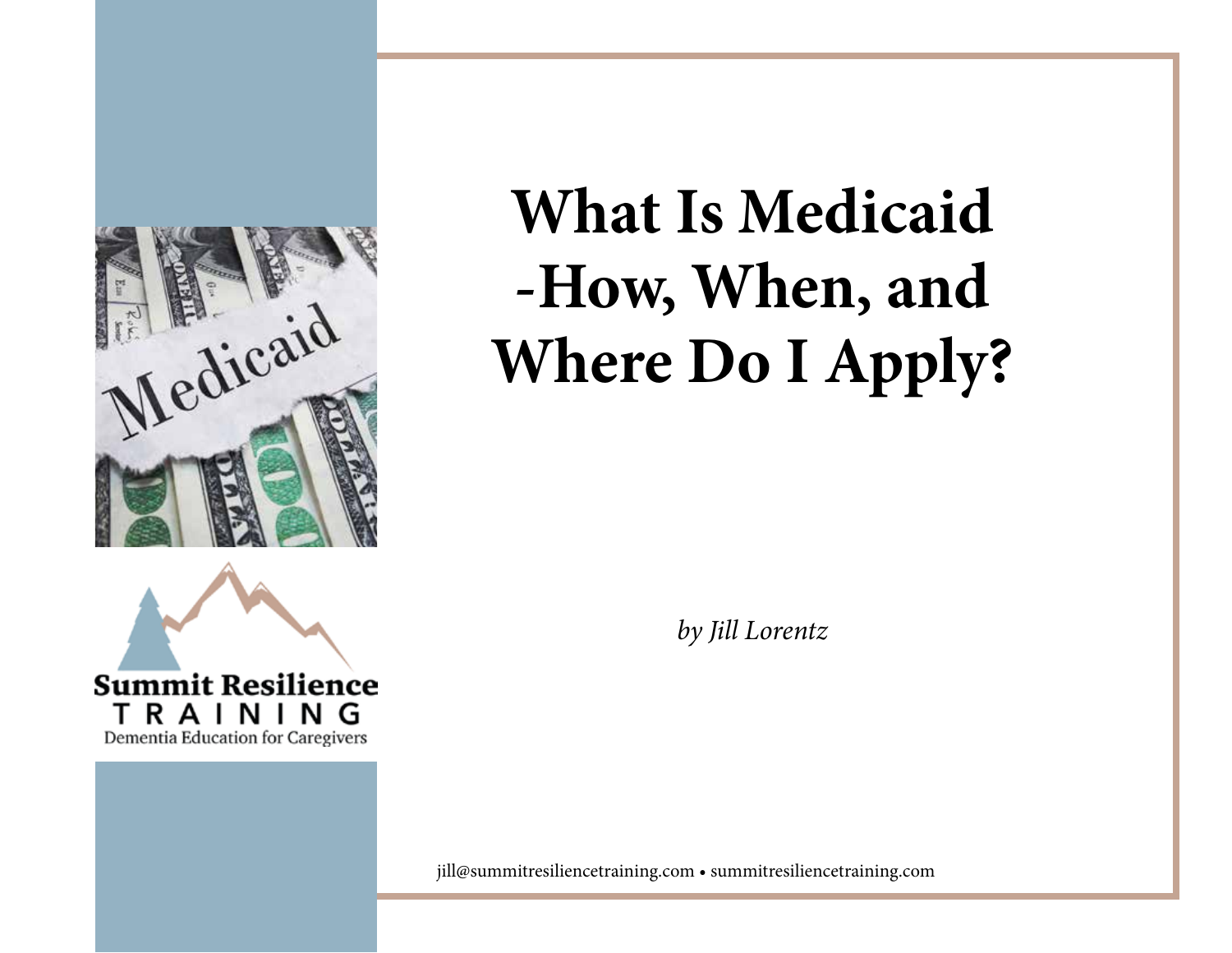# Nedicaid



# **What Is Medicaid -How, When, and Where Do I Apply?**

*by* Jill Lorentz

Processing Medicaid paperwork is cumbersome and a bit time consuming but you can do it on your own if you have the time and energy. You can call the local medicaid office or go online to obtain it.

However, the paperwork must be filled out in the county you wish to have the resident reside. If you have urgency surrounding the issue, you can possibly have a company fill out and submit the paperwork for you, but the cost is approximately \$800. The time for processing the paperwork with the US government is 60 -90 days.

I suggest you tour or call the places you are interested in which accept Medicaid. IMPORTANT - The first question you need to ask at all of the communities which you visit is:

Do you accept Medicaid on Day 1, or do I need a spend down to qualify?

Again - Do Not Apply for Medicaid benefits until you know which county the person will be living in.

When you call a community…

- 1. Be sure to ask if they will accept Medicaid from the time of the move-in.
- 2. Ask if there is availability.
- 3. Find out if there is a wait list and if so about how long.
- 4. Arrange a tour of the community.

This is a cumbersome process, so I have researched information form Medicaid.gov which will hopefully answer your questions.

Best of luck, Jill Lorentz

 $P$  a g e |1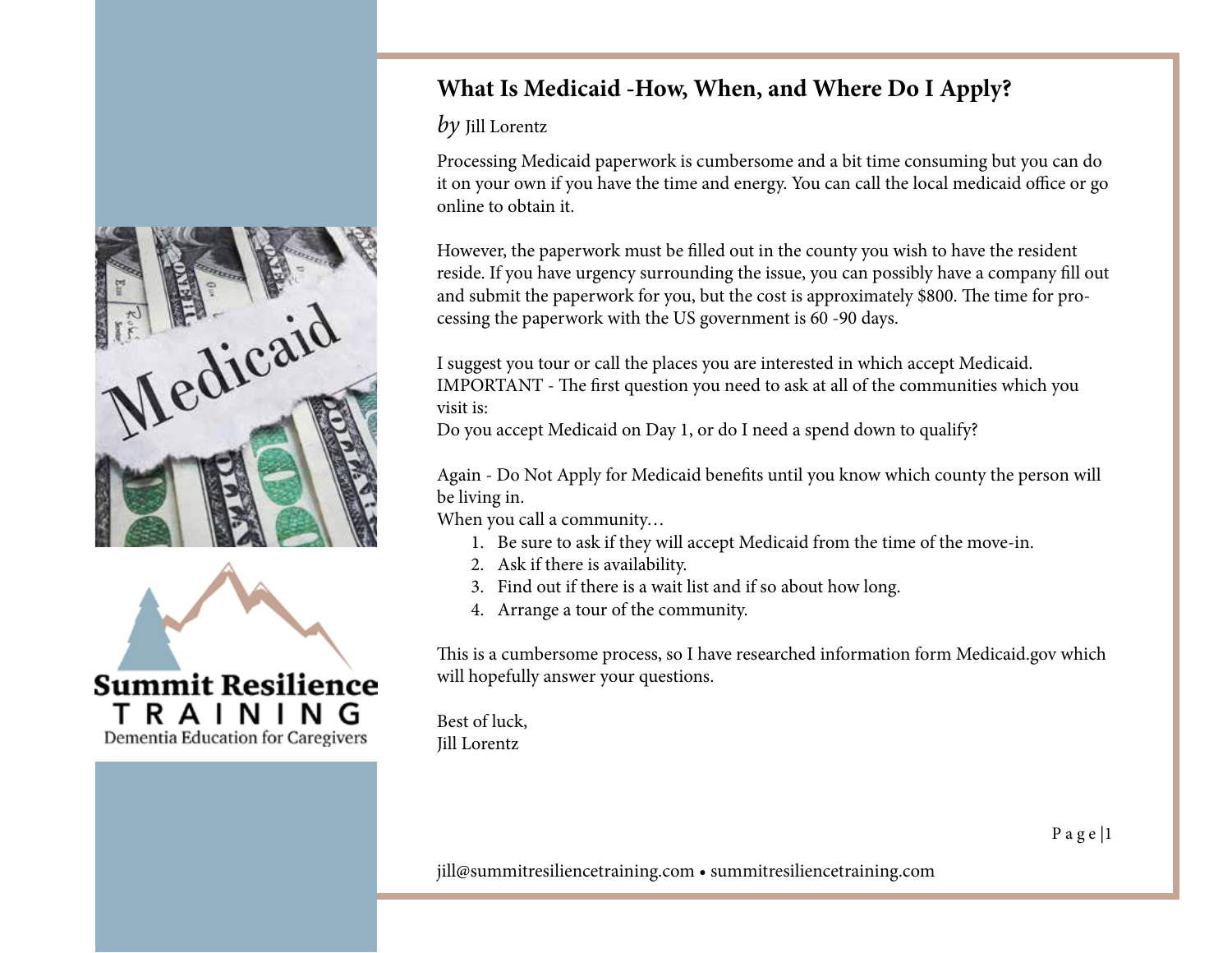

T R A I N Dementia Education for Caregivers

# **What Is Medicaid -How, When, and Where Do I Apply?**

*by* Jill Lorentz

#### **Eligibility**

Medicaid is a joint federal and state program that, together with the Children's Health Insurance Program, provides health coverage to over 72.5 million Americans, including children, pregnant women, parents, seniors and individuals with disabilities. Medicaid is the single largest source of health coverage in the United States.

In order to participate in Medicaid, federal law requires states to cover certain groups of individuals. Low income families, qualified pregnant women and children, and individuals receiving Supplemental Security Income (SSI) are examples of mandatory eligibility groups (PDF 177.87 KB). States have additional options for coverage and may choose to cover other groups, such as individuals receiving home and community based services and children in foster care who are not otherwise eligible.

The Affordable Care Act of 2010 created the opportunity for states to expand Medicaid to cover nearly all low-income Americans under age 65. Eligibility for children was extended to at least 133 percent of the federal poverty level (FPL) in every state (most states cover children to higher income levels) and states were given the option to extend eligibility to adults with income at or below 133 percent of the FPL. The majority of states have chosen to expand coverage to adults, and those that have not yet expanded may choose to do so at any time. Click here to see if your state has expanded Medicaid coverage to low-income adults.

#### **Determining Eligibility for Medicaid Financial Eligibility**

The Affordable Care Act established a new methodology for determining income eligibility for Medicaid, which is based on Modified Adjusted Gross Income (MAGI). MAGI is used to determine financial eligibility for Medicaid, CHIP, and premium tax credits and cost sharing reductions available through the health insurance marketplace. By using one set of

P a g e |2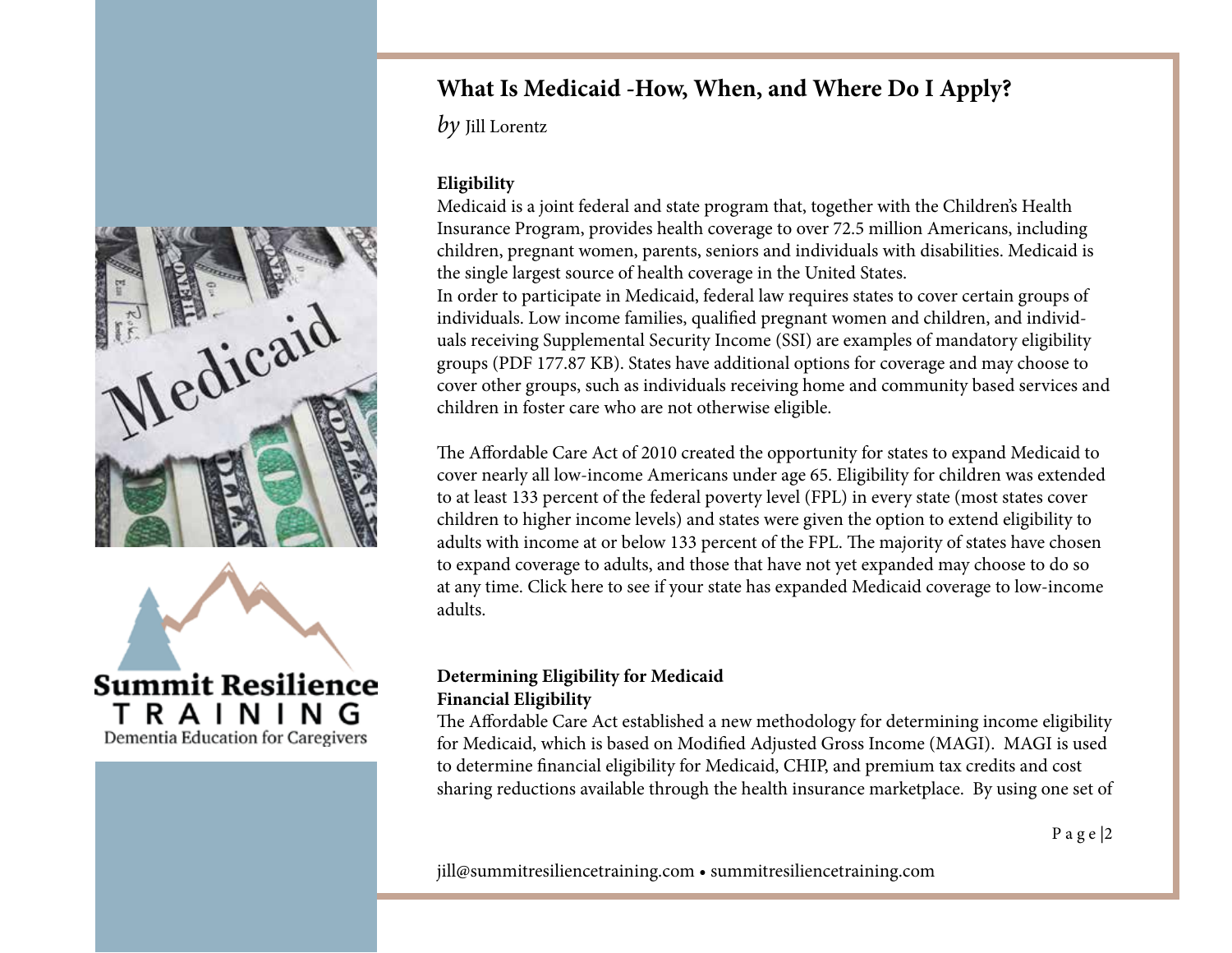

Dementia Education for Caregivers

# **What Is Medicaid -How, When, and Where Do I Apply?**

#### *by* Jill Lorentz

income counting rules and a single application across programs, the Affordable Care Act made it easier for people to apply and enroll in the appropriate program.

MAGI is the basis for determining Medicaid income eligibility for most children, pregnant women, parents and adults. The MAGI-based methodology considers taxable income and tax filing relationships to determine financial eligibility for Medicaid. MAGI replaced the former process for calculating Medicaid eligibility, which was based on the methodologies of the Aid to Families with Dependent Children (AFDC) program that ended in 1996. The MAGI-based methodology does not allow for income disregards that vary by state or by eligibility group, and does not allow for an asset or resource test.

Some individuals are exempt from the MAGI-based income counting rules, including those whose eligibility is based on blindness, disability or age (65 and older). Medicaid eligibility for individuals 65 and older or who have blindness or a disability is generally determined using the income methodologies of the supplemental security income (SSI) program administered by the Social Security Administration (some states, known as 209(b) states, use certain more restrictive eligibility criteria than SSI's, but still largely apply SSI's methodologies). Eligibility for the Medicare Savings Programs, through which Medicaid pays Medicare premiums, deductibles and/or coinsurance costs for beneficiaries eligible for both programs (often referred to as dual eligibles) is determined using SSI methodologies.

Certain Medicaid eligibility groups do not require a determination of income by the Medicaid agency. This coverage may be based on enrollment in another program, such as SSI or the breast and cervical cancer treatment and prevention program. Children for whom an adoption assistance agreement is in effect under title IV-E of the Social Security Act are automatically eligible. Young adults, who meet the requirements for eligibility as a former foster care recipient, are also eligible at any income level.

P a g e |3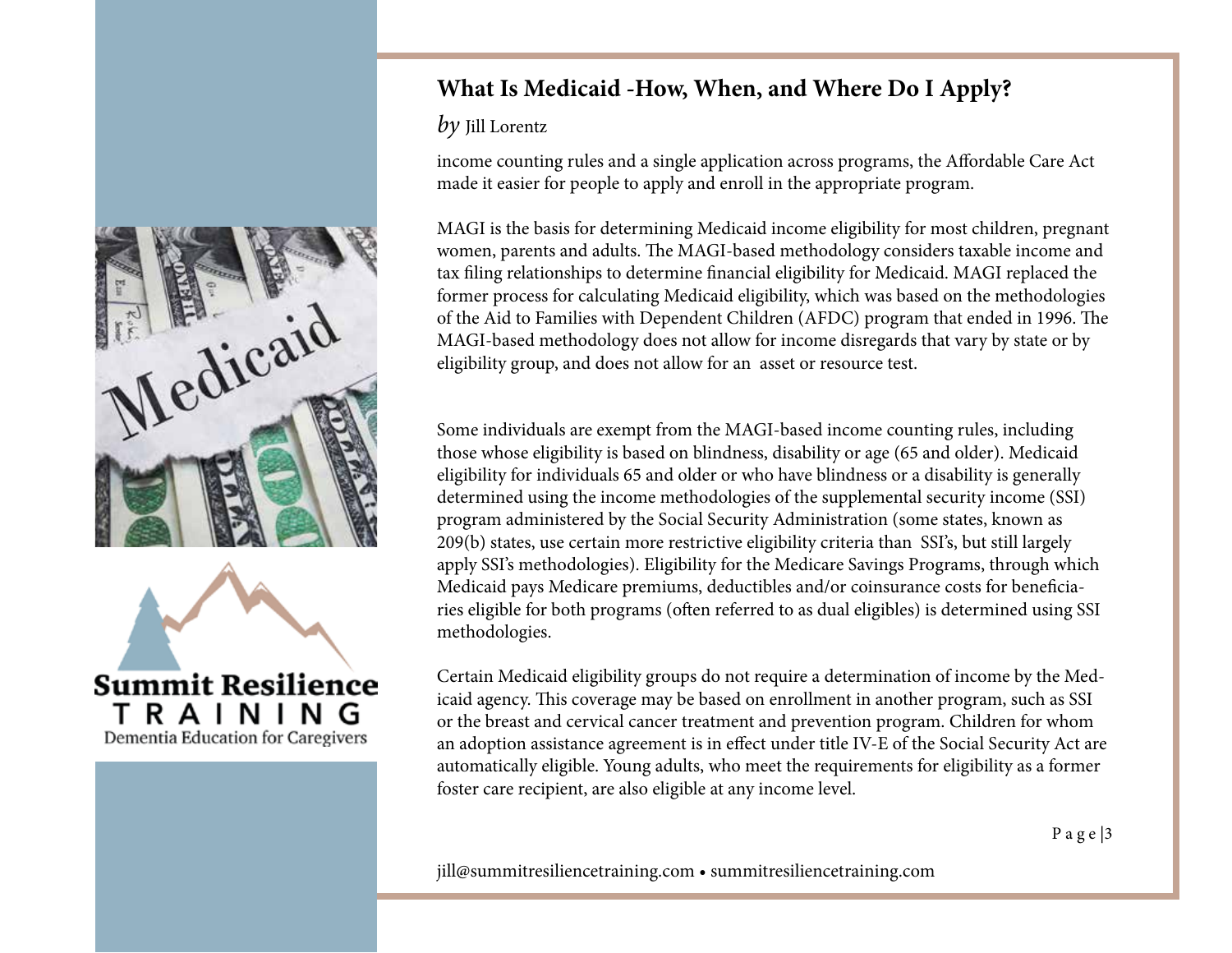



# **What Is Medicaid -How, When, and Where Do I Apply?**

*by* Jill Lorentz

#### *Non-Financial Eligibility*

To be eligible for Medicaid, individuals must also meet certain non-financial eligibility criteria. Medicaid beneficiaries must generally be residents of the state in which they are receiving Medicaid. They must either be citizens of the United States or certain qualified non-citizens, such as lawful permanent residents. In addition, some eligibility groups are limited by age, or by pregnancy or parenting status.

#### **Effective Date of Coverage**

Once an individual is determined eligible for Medicaid, coverage is effective either on the date of application or the first day of the month of application. Benefits may also be covered retroactively for up to 3 months prior to the month of application, if the individual would have been eligible during that period had he or she applied. Coverage generally stops at the end of the month in which a person no longer meets the requirements for eligibility.

#### **Medically Needy**

States have the option to establish a "medically needy program" for individuals with significant health needs whose income is too high to otherwise qualify for Medicaid under other eligibility groups. Medically needy individuals can still become eligible by "spending down" the amount of income that is above a particular state's medically needy income standard. Individuals spend down by incurring expenses for medical and remedial care for which they do not have health insurance. Once an individual's incurred expenses exceed the difference between the individual's income and the state's medically needy income level (the "spenddown" amount), the person can be eligible for Medicaid. The Medicaid program then pays the cost of services that exceed what the individual had to incur in the way of expenses in order to become eligible.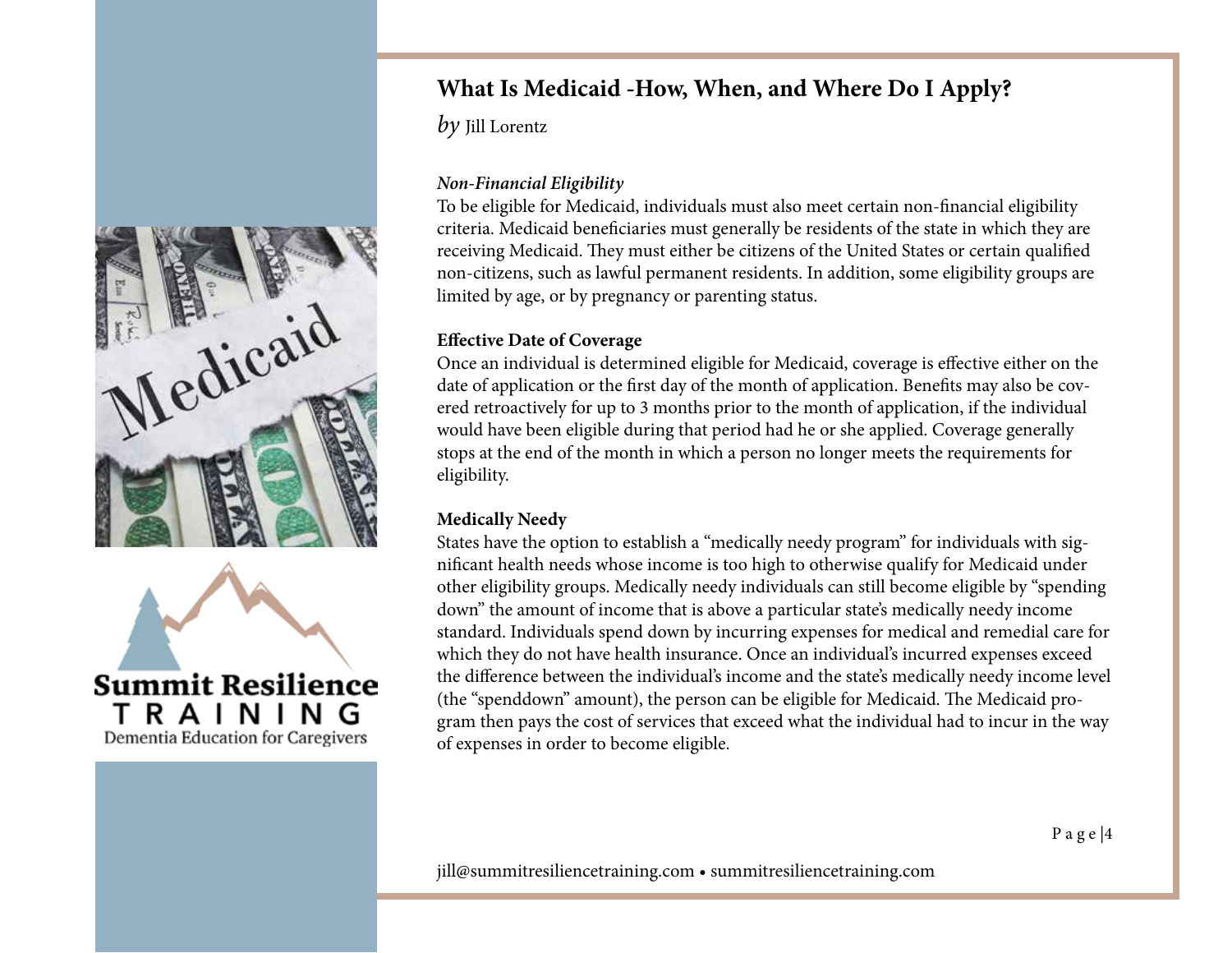

# **Summit Resilience** T R A I N Dementia Education for Caregivers

# **What Is Medicaid -How, When, and Where Do I Apply?**

#### *by* Jill Lorentz

In addition to states with medically needy programs, 209(b) states must also allow a spenddown to the income eligibility levels eligibility groups based on blindness, disability or age (65 and older), even if the state also has a medically needy program. Thirty-six states and the District of Columbia use spenddown programs, either as medically needy programs or as 209(b) states.

#### **Spousal Impoverishment**

The expense of nursing home care — which ranges from \$5,000 to \$8,000 a month or more — can rapidly deplete the lifetime savings of elderly couples. In 1988, Congress enacted provisions to prevent what has come to be called "spousal impoverishment," leaving the spouse who is still living at home in the community with little or no income or resources. These provisions help ensure that this situation will not occur and that community spouses are able to live out their lives with independence and dignity.

Under the Medicaid spousal impoverishment provisions, a certain amount of the couple's combined resources is protected for the spouse living in the community. Depending on how much of his or her own income the community spouse actually has, a certain amount of income belonging to the spouse in the institution can also be set aside for the community spouse's use.

Following is the minimum and maximum amount of resources and income that can be protected for a spouse in the community in 2017:

• 2017 Spousal Impoverishment Standard (PDF 18.69 KB)

#### **Post-Eligibility Treatment of Income**

The post eligibility calculation is made to determine how much an individual in an institution (usually a nursing home) is able to contribute to cost of his/her own care. It applies only to individuals who are institutionalized (most commonly to those in nursing

jill@summitresiliencetraining.com • summitresiliencetraining.com

P a g e  $|5$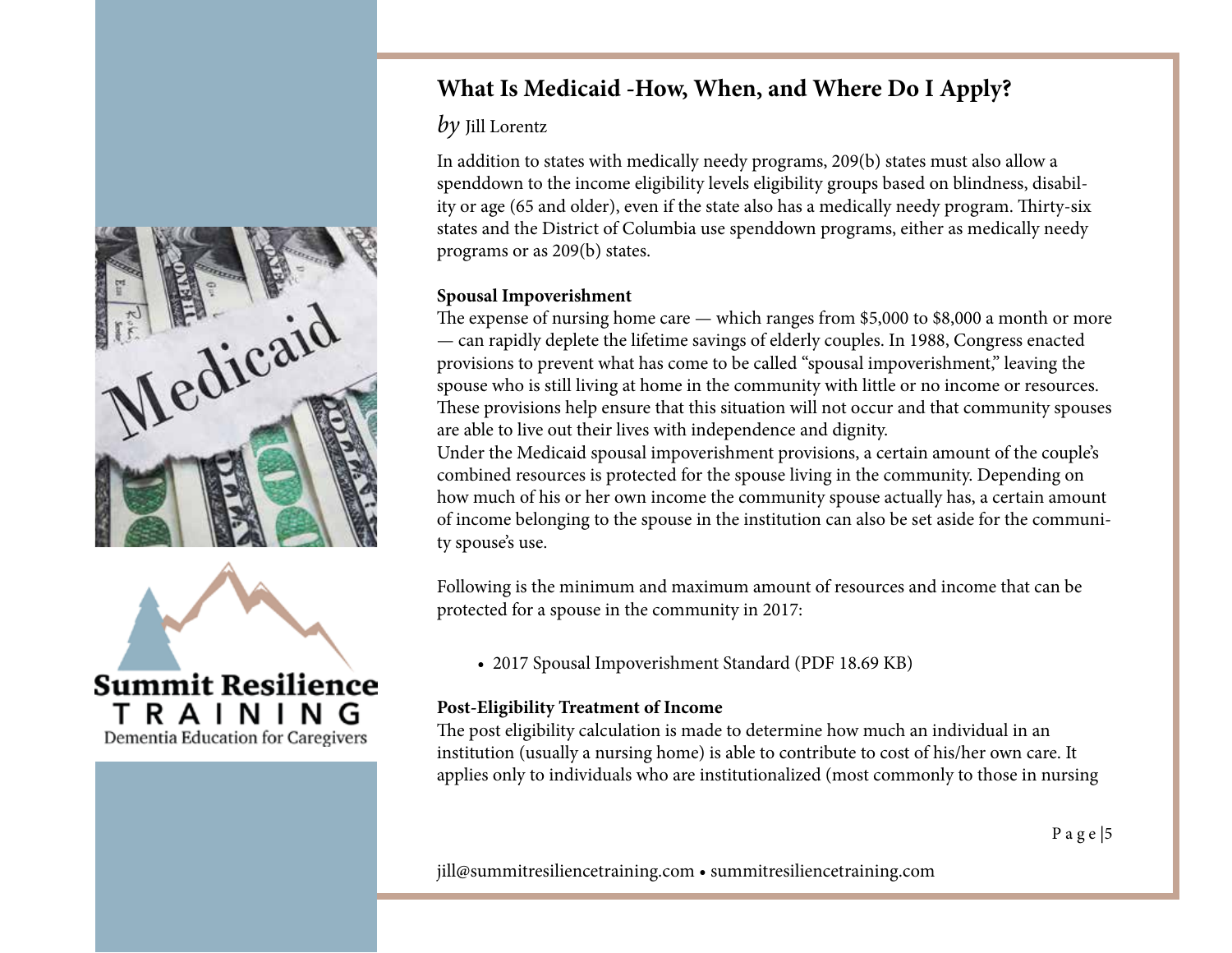



# **What Is Medicaid -How, When, and Where Do I Apply?**

#### *by* Jill Lorentz

 facilities) and to certain individuals receiving home and community-based waiver services. The process only applies to those with income and only after their Medicaid eligibility has been established.

The contribution is determined by first calculating the individual's total income and **then**  deducting certain amounts from that income. Specifically, the individual's contribution is his or her total income less the following deductions (often referred to as "protected amounts"):

- A personal needs allowance of at least \$30;
- If there is a community spouse and the spousal impoverishment rules discussed above apply, a community spouse's monthly income allowance (at least \$2,002.50 but not exceeding \$2,980 for 2016), as long as the income is actually made available to the community spouse;
- A family monthly income allowance, if there are other family members living in the household;
- An amount for medical expenses incurred by the spouse who is in the medical facility.

Once the above items are deducted from the institutionalized individual's income, any remaining income is contributed toward the cost of his or her care in the institution. Treatment of Trusts: When an individual, their spouse, or anyone acting on the individual's behalf establishes a trust using at least some of the individual's funds, that trust can be considered available to the individual for purposes of determining eligibility for Medicaid. Transfers of Assets for Less Than Fair Market Value: Medicaid beneficiaries who need LTSS will be denied LTSS coverage if they have transferred assets for less than fair market value during the five-year period preceding their Medicaid application. This rule applies when assets are transferred, sold, or gifted for less than they are worth by individuals (or their spouses) who need LTSS in a long-term care facility or wish to receive home and community-based waiver services.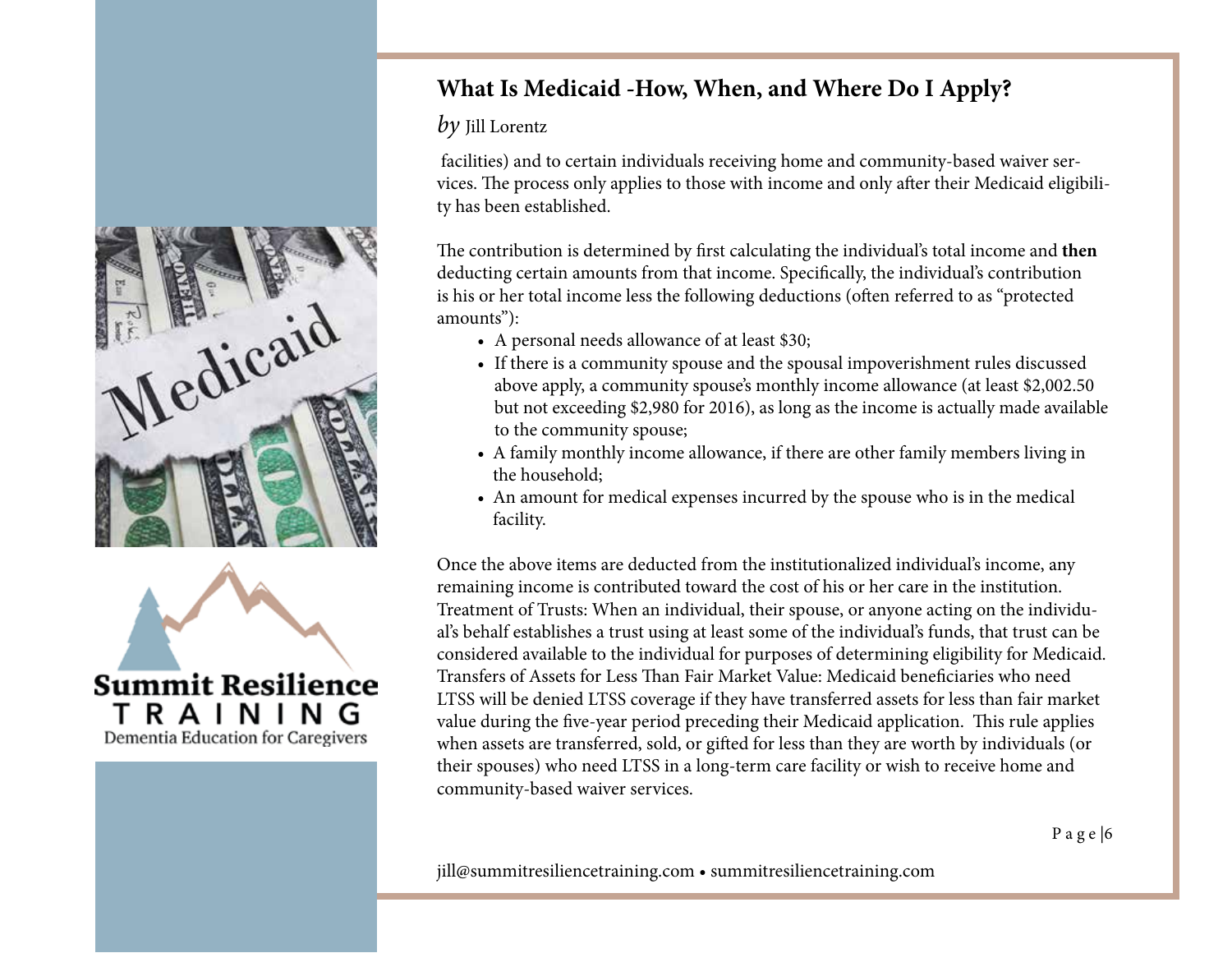

Dementia Education for Caregivers

### **What Is Medicaid -How, When, and Where Do I Apply?**

*by* Jill Lorentz

#### **Estate Recovery and Liens**

State Medicaid programs must recover certain Medicaid benefits paid on behalf of a Medicaid enrollee. For individuals age 55 or older, states are required to seek recovery of payments from the individual's estate for nursing facility services, home and community-based services, and related hospital and prescription drug services. States have the option to recover payments for all other Medicaid services provided to these individuals, except Medicare cost-sharing paid on behalf of Medicare Savings Program beneficiaries. Under certain conditions, money remaining in a trust after a Medicaid enrollee has passed away may be used to reimburse Medicaid. States may not recover from the estate of a deceased Medicaid enrollee who is survived by a spouse, child under age 21, or blind or disabled child of any age. States are also required to establish procedures for waiving estate recovery when recovery would cause an undue hardship.

States may impose liens for Medicaid benefits incorrectly paid pursuant to a court judgment. States may also impose liens on real property during the lifetime of a Medicaid enrollee who is permanently institutionalized, except when one of the following individuals resides in the home: the spouse, child under age 21, blind or disabled child of any age, or sibling who has an equity interest in the home. The states must remove the lien when the Medicaid enrollee is discharged from the facility and returns home.

#### **Medicaid Third Party Liability & Coordination of Benefits**

It is common for Medicaid beneficiaries to have one or more additional sources of coverage for health care services. Third Party Liability (TPL) refers to the legal obligation of third parties (e.g., certain individuals, entities, insurers, or programs) to pay part or all of the expenditures for medical assistance furnished under a Medicaid state plan. By law, all other available third party resources must meet their legal obligation to pay claims before the Medicaid program pays for the care of an individual eligible for Medicaid. States are required to take all reasonable measures to ascertain the legal liability of third parties to pay for care and services that are available under the Medicaid state plan. The Deficit

jill@summitresiliencetraining.com • summitresiliencetraining.com

P a g e |7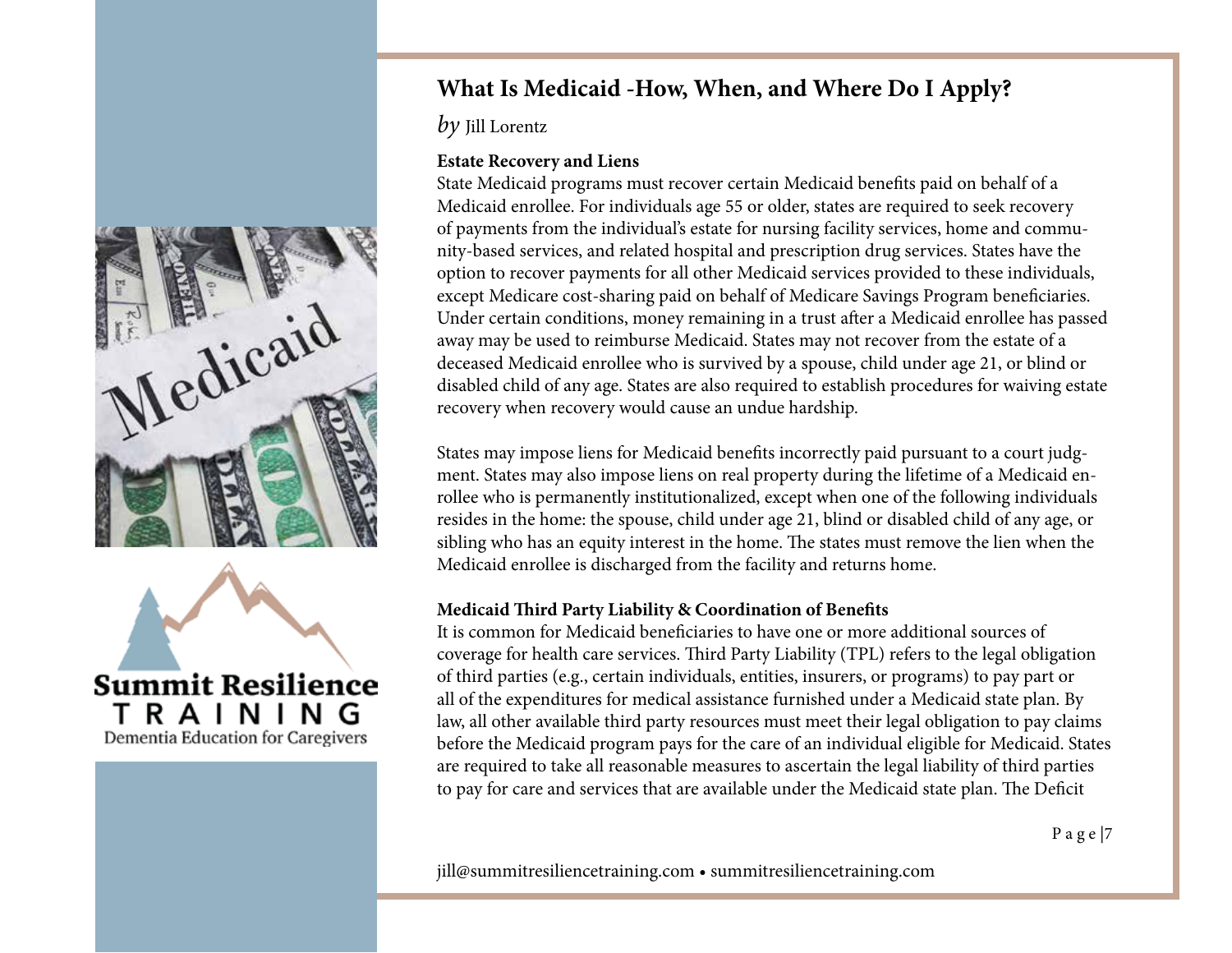



# **What Is Medicaid -How, When, and Where Do I Apply?**

#### *by* Jill Lorentz

Reduction Act of 2005 included several additional provisions related to TPL and coordination of benefits for Medicaid beneficiaries. For more information on Medicaid TPL and COB, see our Frequently Asked Questions (PDF 252.32 KB). For training presentations and detailed information about COB/TPL policies, see our Coordination of Benefits and Third Party Liability (COB/TPL) in Medicaid 2016 (PDF 950.83 KB).

#### **Coordination of Benefits**

Coordination of Benefits (COB) refers to the activities involved in determining Medicaid benefits when an enrollee has coverage through an individual, entity, insurance, or program that is liable to pay for health care services. Individuals eligible for Medicaid assign their rights to third party payments to the State Medicaid Agency.

Examples of third parties which may be liable to pay for services:

- Group health plans
- Self-insured plans
- Managed care organizations
- Pharmacy benefit managers
- Medicare
- Court-ordered health coverage
- Settlements from a liability insurer
- Workers' compensation
- Long-term care insurance
- Other state or Federal coverage programs (unless specifically excluded by law)

#### **Identification of Third Parties**

States gather information regarding potentially liable third parties, including information about other sources of health coverage, when individuals apply for medical assistance. This information is periodically updated whenever a Medicaid enrollee's eligibility is renewed.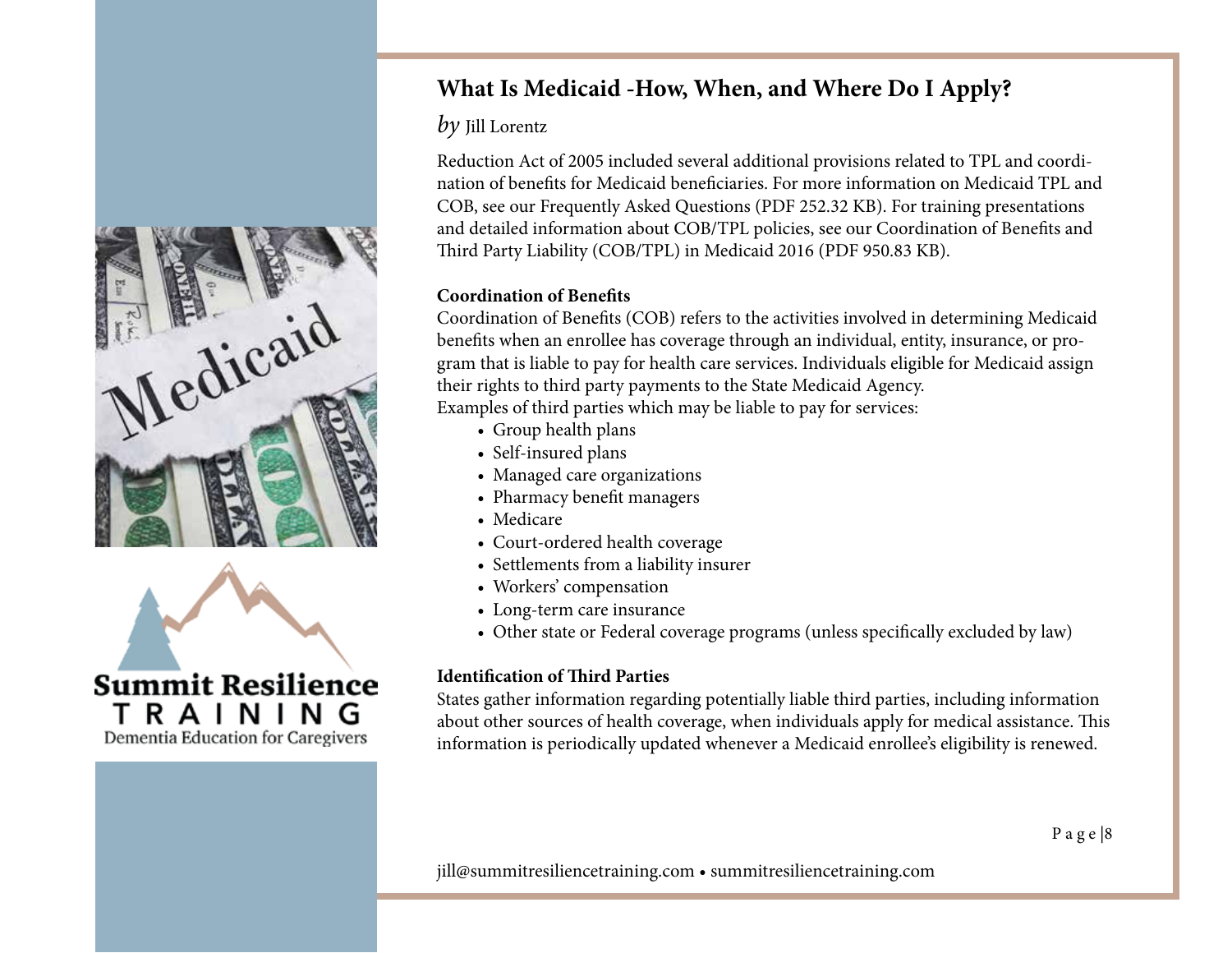

T R A I N Dementia Education for Caregivers

# **What Is Medicaid -How, When, and Where Do I Apply?**

*by* Jill Lorentz

#### **Data Matching**

States conduct data matches to identify third party resources. States must have laws in place that require health insurers to provide their plan eligibility and coverage information to Medicaid programs. For example, states conduct data matches with public entities, such as the Department of Defense, to identify Medicaid enrollees and/or their dependents that have coverage through the Military Health Services system and the TRICARE program. States also match with workers' compensation and state motor vehicle accident files. These matches can identify Medicaid enrollees that have sustained injuries which may be covered through workers' compensation or through an automobile insurance policy. State child support agencies are required to notify the Medicaid agency whenever a parent has acquired health coverage for child as a result of a court order.

#### **State Medicaid Programs and Use of Contractors for Data Matching**

State Medicaid programs may enter into data matching agreements directly with third parties or may obtain the services of a contractor to complete the required matches. When the state Medicaid program chooses to use a contractor to complete data matches, the program delegates its authority to obtain information from third parties to the contractor. Third parties should treat a request from the contractor as a request from the state Medicaid agency. Third parties may request verification from the State Medicaid agency that the contractor is working on behalf of the agency and the scope of the delegated work.

#### **Managed Care and Third Party Liability**

The contract language between the State Medicaid agency and the Managed Care Organization (MCO) dictates the terms and conditions under which the MCO assumes Third Party Liability (TPL) responsibility. Generally, TPL administration and performance activities that are the responsibility of the MCO will be set by the state and should be accompanied by state oversight.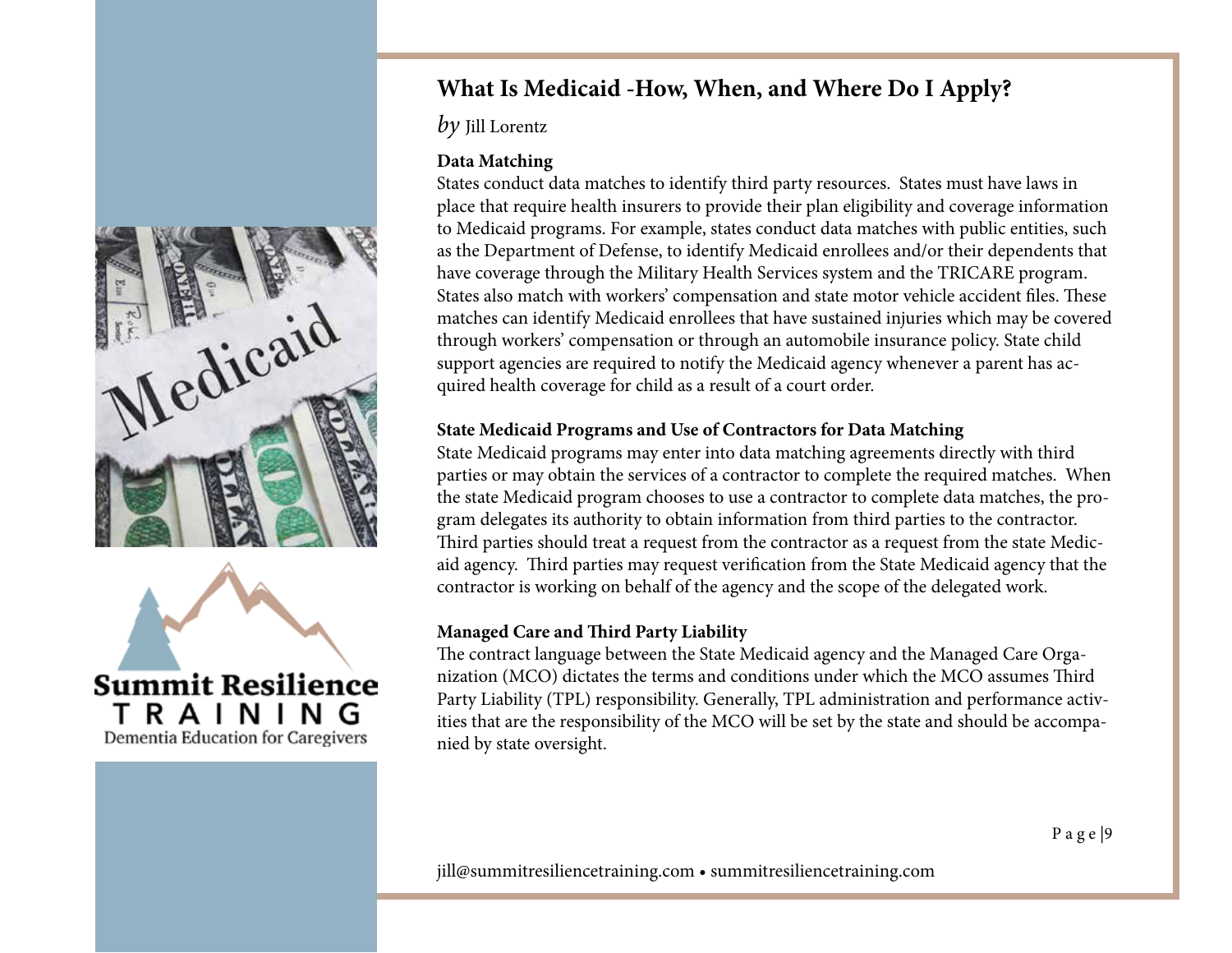



Dementia Education for Caregivers

# **What Is Medicaid -How, When, and Where Do I Apply?**

#### *by* Jill Lorentz

There are four basic approaches to carrying out TPL functions in a managed care environment.

- 1. Enrollees with any other insurance coverage are excluded from enrollment in man aged care;
- 2. Enrollees with other insurance coverage are enrolled in managed care and the state retains TPL responsibilities;
- 3. Enrollees with other insurance coverage are enrolled in managed care and TPL re sponsibilities are delegated to the Managed Care Organization (MCO) with an appropriate adjustment of the MCO capitation payments; and
- 4. Enrollees and/or their dependents with commercial managed care coverage are excluded from enrollment in Medicaid MCOs, while TPL for other enrollees with private health insurance or Medicare coverage is delegated to the MCO with the state retaining responsibility only for tort and estate recoveries.

#### **MCOs and Data Matching**

State Medicaid programs may contract with MCOs to provide health care to Medicaid beneficiaries, and may delegate responsibility and authority to the MCOs to perform third party discovery and recovery activities. The Medicaid program may authorize the MCO to use a contractor to complete these activities.

When TPL responsibilities are delegated to an MCO, third parties are required to treat the MCO as if it were the State Medicaid agency, including:

- Providing access to third party eligibility and claims data to identify individuals with third party coverage;
- Adhering to the assignment of rights from the state to the MCO of a Medicaid beneficiary's right to payment by such insurers for health care items or services; and
- Refraining from denying payment of claims submitted by the MCO for procedural reasons.

jill@summitresiliencetraining.com • summitresiliencetraining.com

P a g e |10